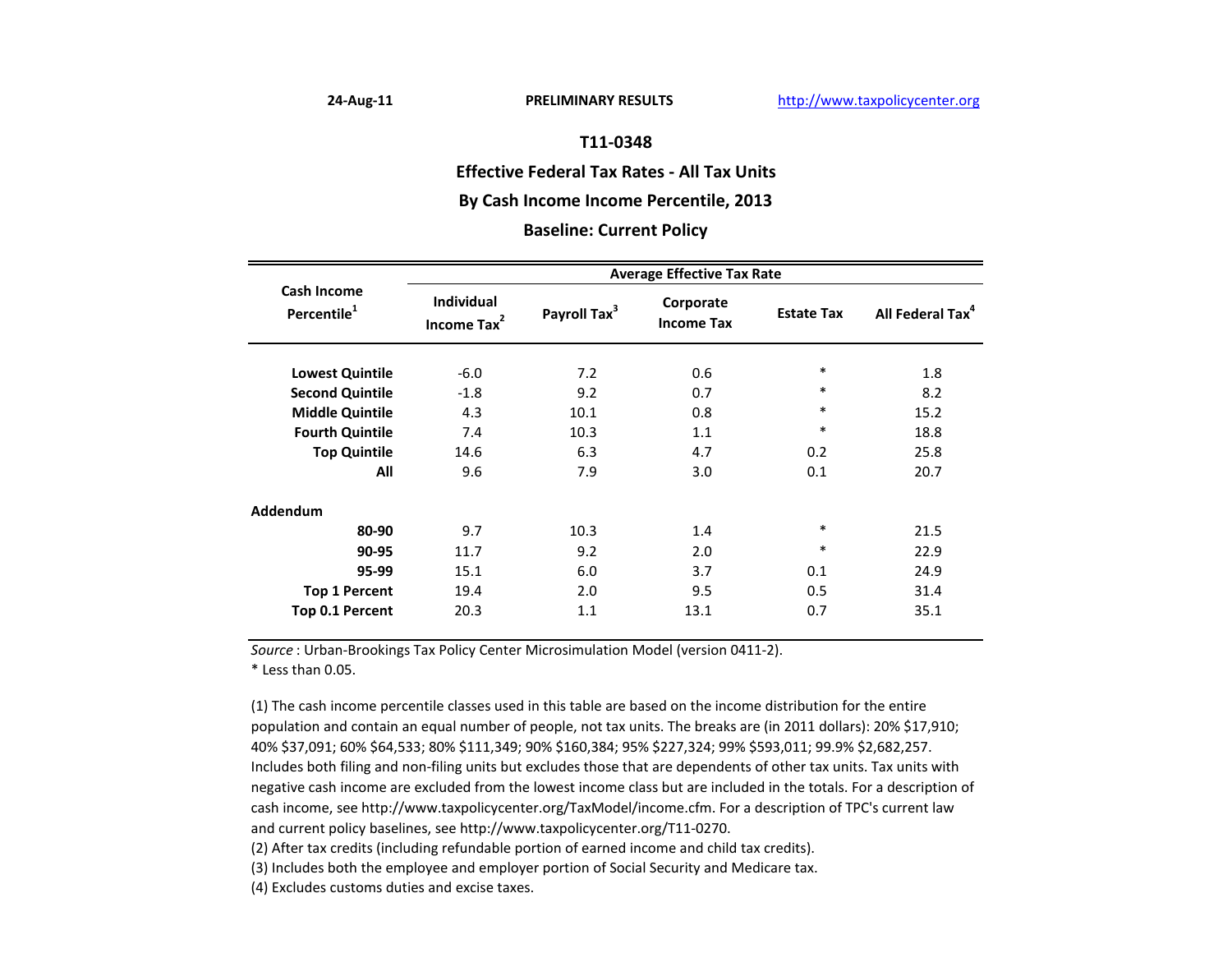#### **Effective Federal Tax Rates ‐ All Tax Units**

# **By Cash Income Income Percentile, Adjusted for Family Size, 2013**

#### **Baseline: Current Policy**

|                                        | <b>Average Effective Tax Rate</b>            |                          |                                |                   |                              |  |  |
|----------------------------------------|----------------------------------------------|--------------------------|--------------------------------|-------------------|------------------------------|--|--|
| Cash Income<br>Percentile <sup>1</sup> | <b>Individual</b><br>Income Tax <sup>2</sup> | Payroll Tax <sup>3</sup> | Corporate<br><b>Income Tax</b> | <b>Estate Tax</b> | All Federal Tax <sup>4</sup> |  |  |
| <b>Lowest Quintile</b>                 | $-12.0$                                      | 9.0                      | 0.5                            | $\ast$            | $-2.5$                       |  |  |
| <b>Second Quintile</b>                 | $-3.4$                                       | 9.2                      | 0.5                            | $\ast$            | 6.4                          |  |  |
| <b>Middle Quintile</b>                 | 3.1                                          | 9.9                      | 0.8                            | $\ast$            | 13.7                         |  |  |
| <b>Fourth Quintile</b>                 | 6.9                                          | 10.6                     | 0.8                            | $\ast$            | 18.3                         |  |  |
| <b>Top Quintile</b>                    | 14.5                                         | 6.4                      | 4.6                            | 0.2               | 25.6                         |  |  |
| All                                    | 9.6                                          | 7.9                      | 3.0                            | 0.1               | 20.7                         |  |  |
| Addendum                               |                                              |                          |                                |                   |                              |  |  |
| 80-90                                  | 10.0                                         | 10.3                     | 1.2                            | $\ast$            | 21.5                         |  |  |
| 90-95                                  | 11.9                                         | 9.1                      | 2.0                            | $\ast$            | 23.0                         |  |  |
| 95-99                                  | 15.0                                         | 6.2                      | 3.5                            | $\ast$            | 24.8                         |  |  |
| <b>Top 1 Percent</b>                   | 19.1                                         | 2.0                      | 9.5                            | 0.5               | 31.1                         |  |  |
| Top 0.1 Percent                        | 20.2                                         | 1.0                      | 13.1                           | 0.8               | 35.1                         |  |  |

*Source* : Urban‐Brookings Tax Policy Center Microsimulation Model (version 0411‐2).

\* Less than 0.05.

(1) The cash income percentile classes used in this table are based on the income distribution for the entire population and contain an equal number of people, not tax units. The incomes used are adjusted for family size by dividing by the square root of the number of people in the tax unit. The resulting percentile breaks are (in 2011 dollars): 20% \$12,691; 40% \$24,715; 60% \$41,205; 80% \$67,703; 90% \$97,820; 95% \$138,778; 99% \$358,616; 99.9% \$1,621,247. Includes both filing and non‐filing units but excludes those that are dependents of other tax units. Tax units with negative cash income are excluded from the lowest income class but are included in the totals. For a description of cash income, see http://www.taxpolicycenter.org/TaxModel/income.cfm. For <sup>a</sup> description of TPC's current law and current policy baselines, see http://www.taxpolicycenter.org/T11‐0270.

(2) After tax credits (including refundable portion of earned income and child tax credits).

(3) Includes both the employee and employer portion of Social Security and Medicare tax.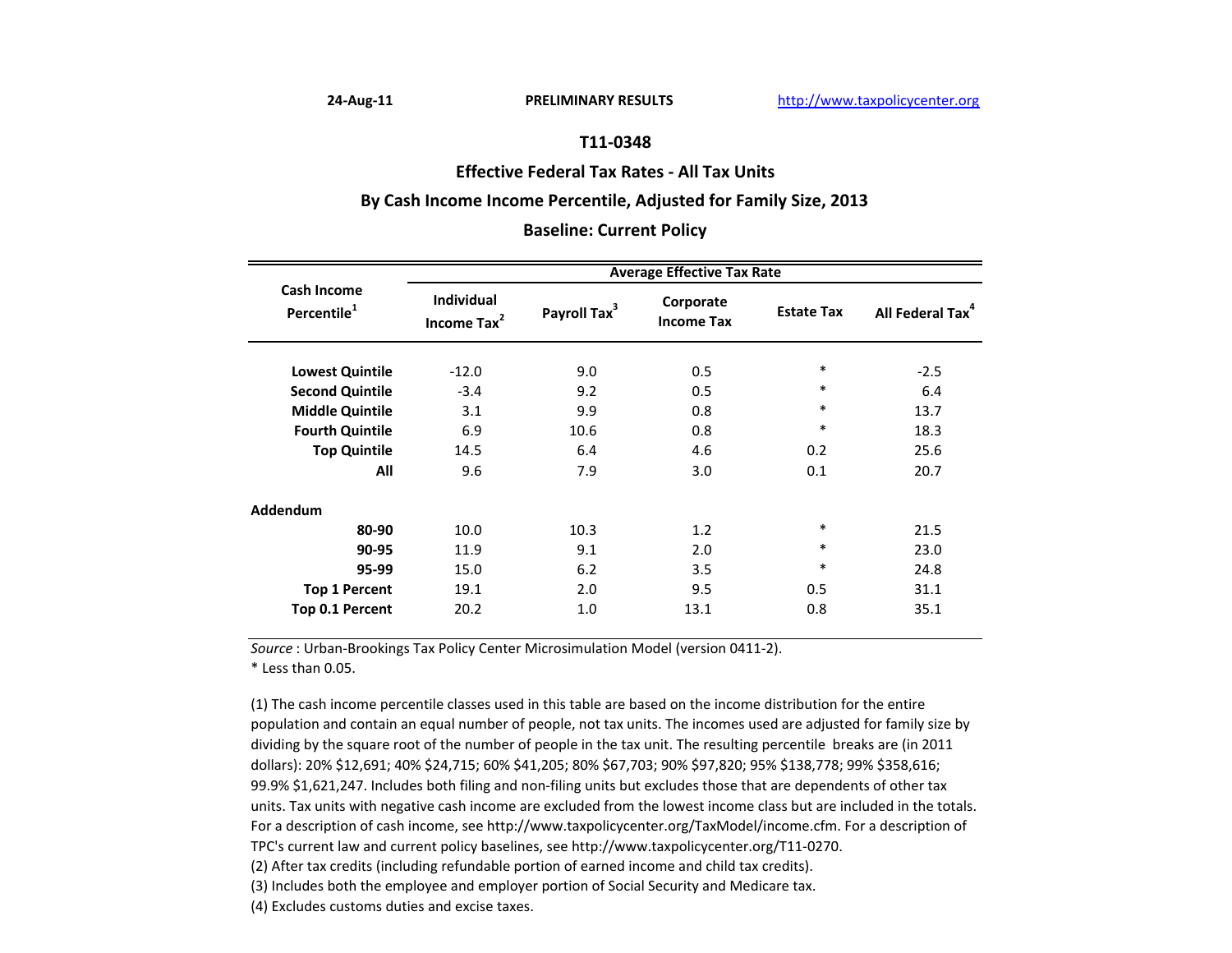#### **Effective Federal Tax Rates ‐ Single Tax Units**

# **By Cash Income Income Percentile, Adjusted for Family Size, 2013**

#### **Baseline: Current Policy**

|                                               | <b>Average Effective Tax Rate</b>            |                          |                                |                   |                              |  |
|-----------------------------------------------|----------------------------------------------|--------------------------|--------------------------------|-------------------|------------------------------|--|
| <b>Cash Income</b><br>Percentile <sup>1</sup> | <b>Individual</b><br>Income Tax <sup>2</sup> | Payroll Tax <sup>3</sup> | Corporate<br><b>Income Tax</b> | <b>Estate Tax</b> | All Federal Tax <sup>4</sup> |  |
| <b>Lowest Quintile</b>                        | $-3.2$                                       | 7.0                      | 0.5                            | $\ast$            | 4.3                          |  |
|                                               |                                              |                          |                                | $\ast$            |                              |  |
| <b>Second Quintile</b>                        | 0.9                                          | 6.4                      | 0.7                            |                   | 8.0                          |  |
| <b>Middle Quintile</b>                        | 4.7                                          | 8.8                      | 1.0                            | $\ast$            | 14.5                         |  |
| <b>Fourth Quintile</b>                        | 8.8                                          | 10.3                     | 1.1                            | $\ast$            | 20.1                         |  |
| <b>Top Quintile</b>                           | 13.9                                         | 6.5                      | 5.1                            | 0.8               | 26.2                         |  |
| All                                           | 8.9                                          | 7.7                      | 2.9                            | 0.3               | 19.8                         |  |
| <b>Addendum</b>                               |                                              |                          |                                |                   |                              |  |
| 80-90                                         | 11.5                                         | 9.9                      | 1.7                            | $\ast$            | 23.0                         |  |
| 90-95                                         | 12.6                                         | 8.9                      | 2.8                            | 0.1               | 24.4                         |  |
| 95-99                                         | 13.9                                         | 5.9                      | 4.7                            | 0.2               | 24.6                         |  |
| <b>Top 1 Percent</b>                          | 17.5                                         | 1.5                      | 11.2                           | 2.6               | 32.8                         |  |
| Top 0.1 Percent                               | 19.4                                         | 0.8                      | 14.4                           | 3.7               | 38.3                         |  |

*Source* : Urban‐Brookings Tax Policy Center Microsimulation Model (version 0411‐2).

\* Less than 0.05.

(1) The cash income percentile classes used in this table are based on the income distribution for the entire population and contain an equal number of people, not tax units. The incomes used are adjusted for family size by dividing by the square root of the number of people in the tax unit. The resulting percentile breaks are (in 2011 dollars): 20% \$12,691; 40% \$24,715; 60% \$41,205; 80% \$67,703; 90% \$97,820; 95% \$138,778; 99% \$358,616; 99.9% \$1,621,247. Includes both filing and non‐filing units but excludes those that are dependents of other tax units. Tax units with negative cash income are excluded from the lowest income class but are included in the totals. For a description of cash income, see http://www.taxpolicycenter.org/TaxModel/income.cfm. For <sup>a</sup> description of TPC's current law and current policy baselines, see http://www.taxpolicycenter.org/T11‐0270.

(2) After tax credits (including refundable portion of earned income and child tax credits).

(3) Includes both the employee and employer portion of Social Security and Medicare tax.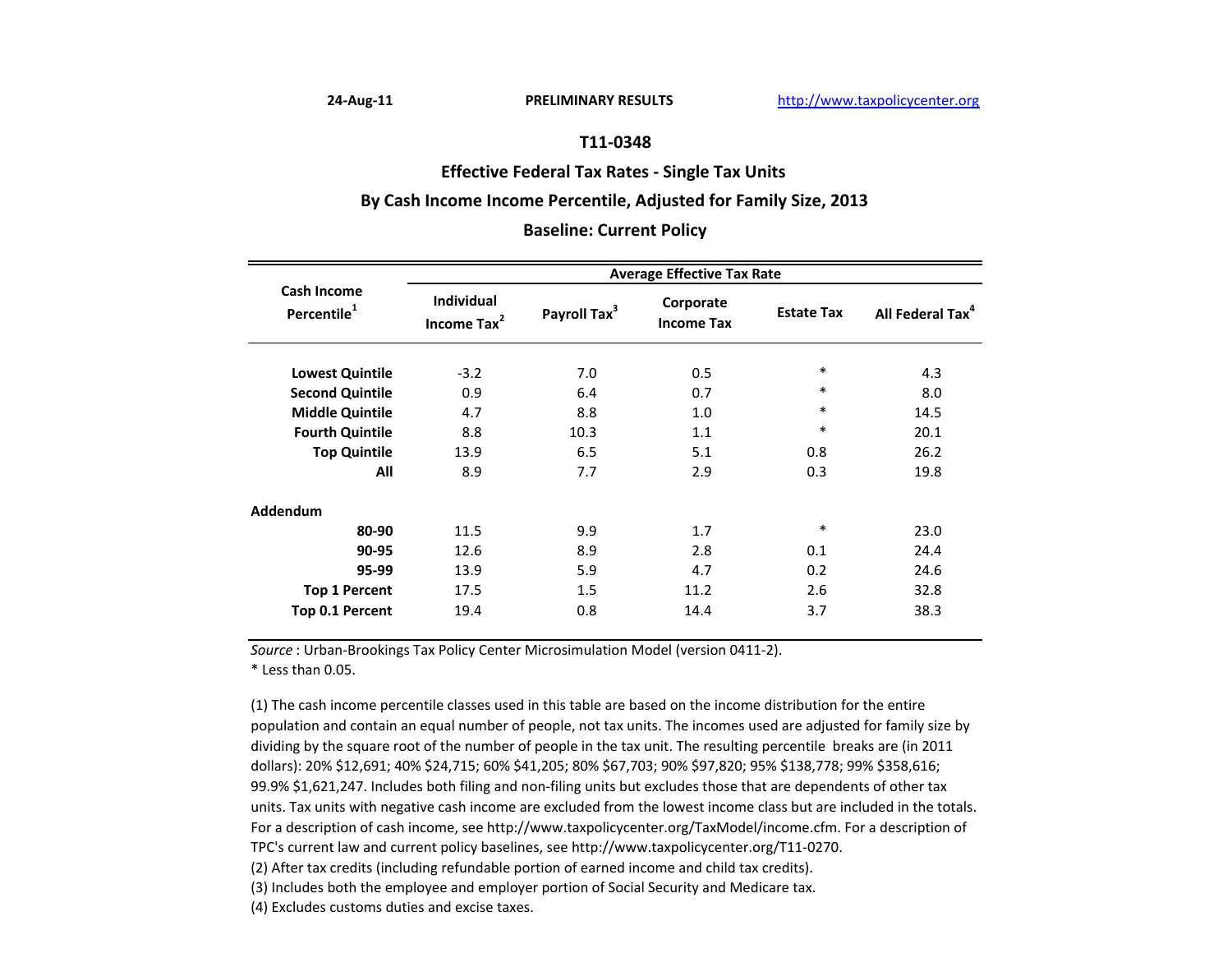**Effective Federal Tax Rates ‐ Married Tax Units, Filing Jointly**

# **By Cash Income Income Percentile, Adjusted for Family Size, 2013**

### **Baseline: Current Policy**

|                                        | <b>Average Effective Tax Rate</b>            |                          |                                |                   |                              |  |  |
|----------------------------------------|----------------------------------------------|--------------------------|--------------------------------|-------------------|------------------------------|--|--|
| Cash Income<br>Percentile <sup>1</sup> | <b>Individual</b><br>Income Tax <sup>2</sup> | Payroll Tax <sup>3</sup> | Corporate<br><b>Income Tax</b> | <b>Estate Tax</b> | All Federal Tax <sup>4</sup> |  |  |
|                                        |                                              |                          |                                | $\ast$            |                              |  |  |
| <b>Lowest Quintile</b>                 | $-18.6$                                      | 11.6                     | 1.1                            |                   | $-5.9$                       |  |  |
| <b>Second Quintile</b>                 | $-5.2$                                       | 10.7                     | 0.6                            | $\ast$            | 6.1                          |  |  |
| <b>Middle Quintile</b>                 | 1.9                                          | 9.9                      | 0.7                            | $\ast$            | 12.5                         |  |  |
| <b>Fourth Quintile</b>                 | 6.0                                          | 10.5                     | 0.8                            | $\ast$            | 17.4                         |  |  |
| <b>Top Quintile</b>                    | 14.6                                         | 6.4                      | 4.4                            | $\ast$            | 25.4                         |  |  |
| All                                    | 11.1                                         | 7.7                      | 3.3                            | $\ast$            | 22.0                         |  |  |
| <b>Addendum</b>                        |                                              |                          |                                |                   |                              |  |  |
| 80-90                                  | 9.4                                          | 10.3                     | 1.1                            | $\ast$            | 20.9                         |  |  |
| 90-95                                  | 11.7                                         | 9.2                      | 1.7                            | $\ast$            | 22.6                         |  |  |
| 95-99                                  | 15.3                                         | 6.3                      | 3.2                            | $\ast$            | 24.8                         |  |  |
| <b>Top 1 Percent</b>                   | 19.4                                         | 2.1                      | 9.0                            | 0.1               | 30.6                         |  |  |
| <b>Top 0.1 Percent</b>                 | 20.3                                         | 1.1                      | 12.7                           | 0.2               | 34.4                         |  |  |

*Source* : Urban‐Brookings Tax Policy Center Microsimulation Model (version 0411‐2).

\* Less than 0.05.

(1) The cash income percentile classes used in this table are based on the income distribution for the entire population and contain an equal number of people, not tax units. The incomes used are adjusted for family size by dividing by the square root of the number of people in the tax unit. The resulting percentile breaks are (in 2011 dollars): 20% \$12,691; 40% \$24,715; 60% \$41,205; 80% \$67,703; 90% \$97,820; 95% \$138,778; 99% \$358,616; 99.9% \$1,621,247. Includes both filing and non‐filing units but excludes those that are dependents of other tax units. Tax units with negative cash income are excluded from the lowest income class but are included in the totals. For a description of cash income, see http://www.taxpolicycenter.org/TaxModel/income.cfm. For <sup>a</sup> description of TPC's current law and current policy baselines, see http://www.taxpolicycenter.org/T11‐0270.

(2) After tax credits (including refundable portion of earned income and child tax credits).

(3) Includes both the employee and employer portion of Social Security and Medicare tax.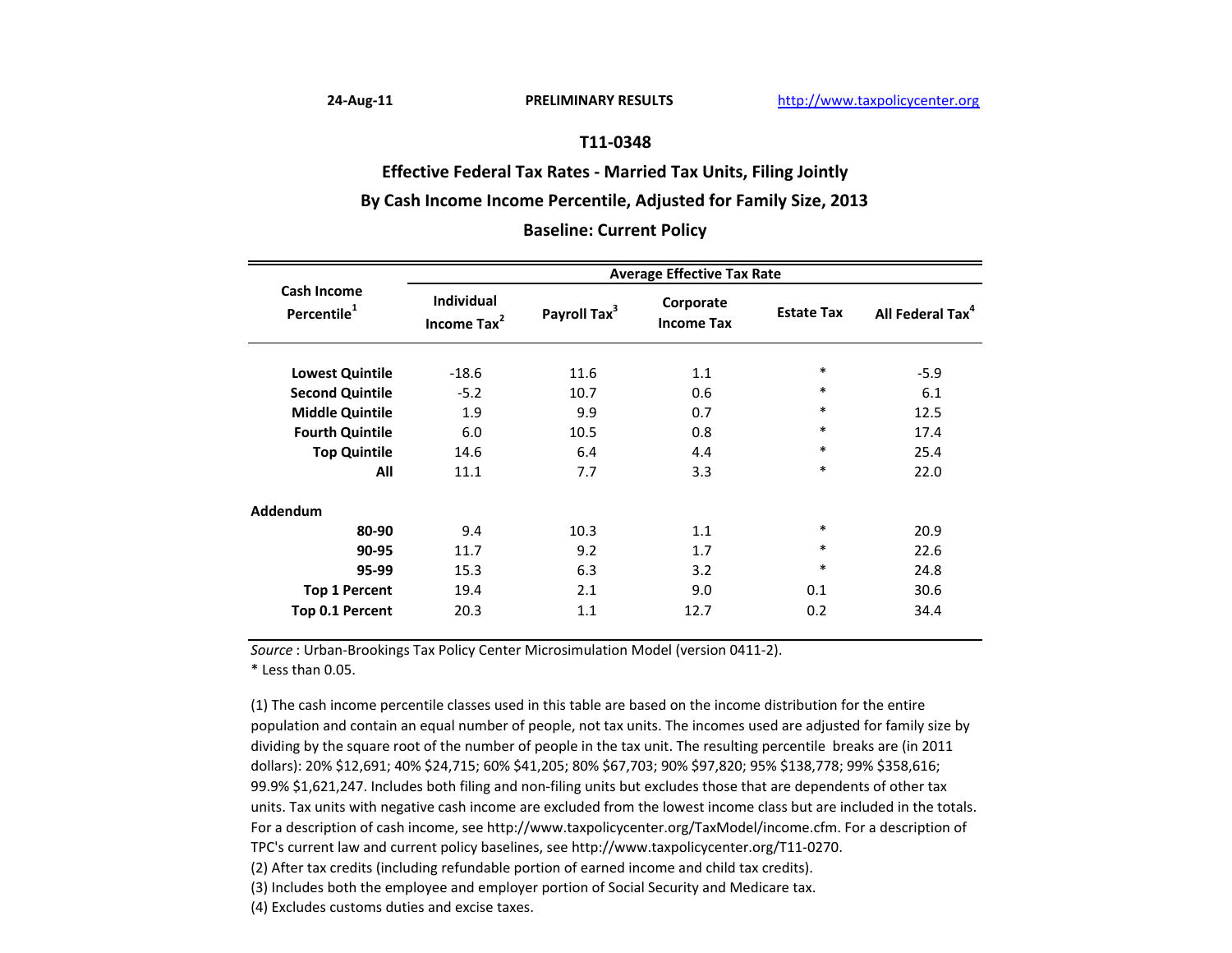**Effective Federal Tax Rates ‐ Head of Household Tax Units By Cash Income Income Percentile, Adjusted for Family Size, 2013**

**Baseline: Current Policy**

|                                        | <b>Average Effective Tax Rate</b>            |                          |                                |                   |                              |  |
|----------------------------------------|----------------------------------------------|--------------------------|--------------------------------|-------------------|------------------------------|--|
| Cash Income<br>Percentile <sup>1</sup> | <b>Individual</b><br>Income Tax <sup>2</sup> | Payroll Tax <sup>3</sup> | Corporate<br><b>Income Tax</b> | <b>Estate Tax</b> | All Federal Tax <sup>4</sup> |  |
| <b>Lowest Quintile</b>                 | $-23.2$                                      | 10.8                     | 0.1                            | $\ast$            | $-12.3$                      |  |
| <b>Second Quintile</b>                 | $-8.4$                                       | 12.0                     | 0.1                            | $\ast$            | 3.7                          |  |
| <b>Middle Quintile</b>                 | 2.3                                          | 11.8                     | 0.2                            | $\ast$            | 14.4                         |  |
| <b>Fourth Quintile</b>                 | 6.9                                          | 11.7                     | 0.4                            | $\ast$            | 19.0                         |  |
| <b>Top Quintile</b>                    | 13.9                                         | 7.8                      | 3.1                            | 0.1               | 24.9                         |  |
| All                                    | 0.7                                          | 10.9                     | 0.8                            | *                 | 12.4                         |  |
| Addendum                               |                                              |                          |                                |                   |                              |  |
| 80-90                                  | 10.9                                         | 11.1                     | 0.8                            | $\ast$            | 22.8                         |  |
| 90-95                                  | 12.2                                         | 9.6                      | 1.6                            | $\ast$            | 23.5                         |  |
| 95-99                                  | 15.1                                         | 6.0                      | 2.6                            | $\ast$            | 23.8                         |  |
| <b>Top 1 Percent</b>                   | 20.1                                         | 2.0                      | 9.3                            | 0.3               | 31.7                         |  |
| Top 0.1 Percent                        | 21.0                                         | 1.0                      | 13.0                           | 0.6               | 35.5                         |  |

*Source* : Urban‐Brookings Tax Policy Center Microsimulation Model (version 0411‐2). \* Less than 0.05.

(2) After tax credits (including refundable portion of earned income and child tax credits). (3) Includes both the employee and employer portion of Social Security and Medicare tax. (1) The cash income percentile classes used in this table are based on the income distribution for the entire population and contain an equal number of people, not tax units. The incomes used are adjusted for family size by dividing by the square root of the number of people in the tax unit. The resulting percentile breaks are (in 2011 dollars): 20% \$12,691; 40% \$24,715; 60% \$41,205; 80% \$67,703; 90% \$97,820; 95% \$138,778; 99% \$358,616; 99.9% \$1,621,247. Includes both filing and non‐filing units but excludes those that are dependents of other tax units. Tax units with negative cash income are excluded from the lowest income class but are included in the totals. For a description of cash income, see http://www.taxpolicycenter.org/TaxModel/income.cfm. For <sup>a</sup> description of TPC's current law and current policy baselines, see http://www.taxpolicycenter.org/T11‐0270.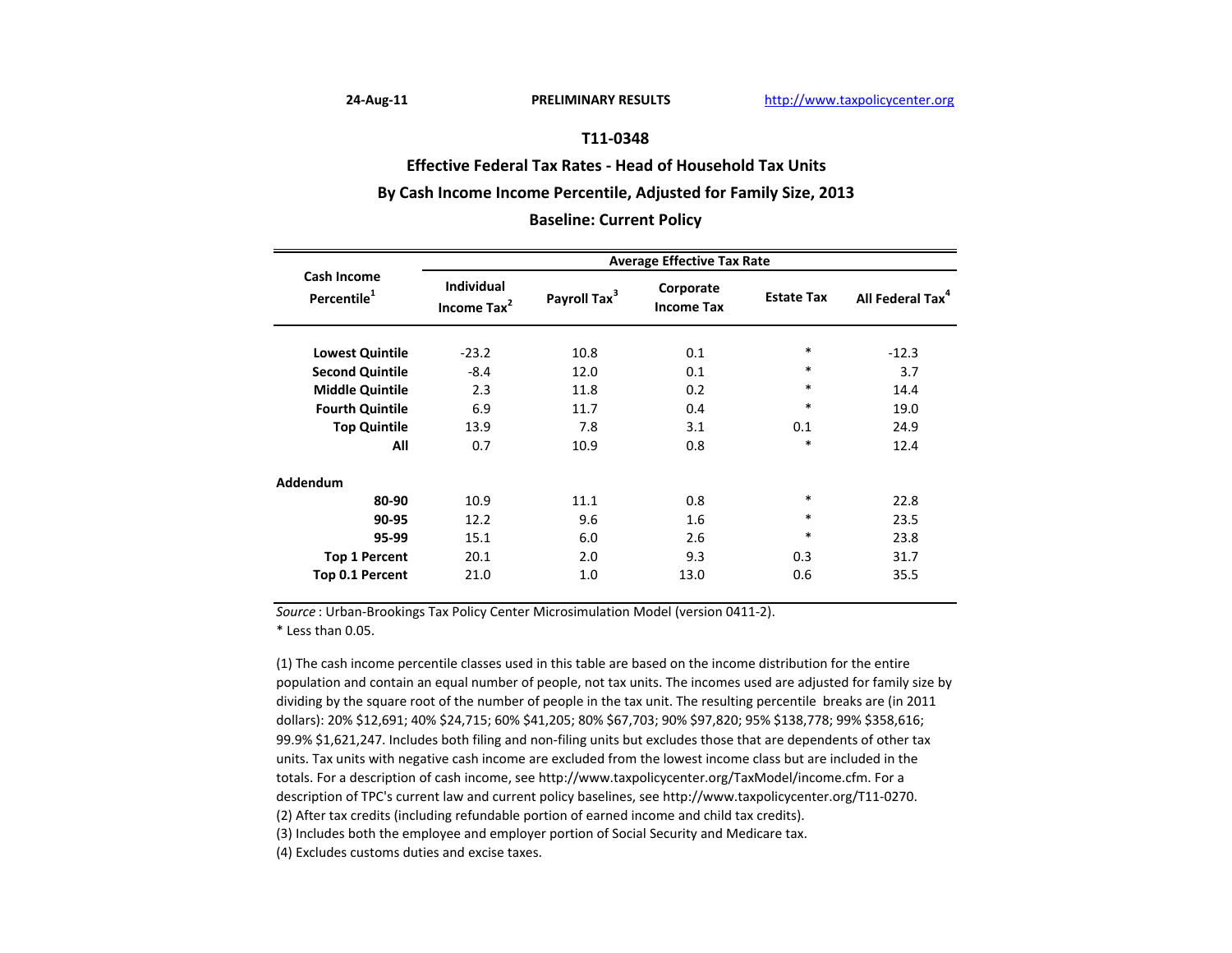**Effective Federal Tax Rates ‐ Tax Units with Children**

### **By Cash Income Income Percentile, Adjusted for Family Size, 2013**

### **Baseline: Current Policy**

|                                               | <b>Average Effective Tax Rate</b>     |                          |                                |                   |                              |  |  |
|-----------------------------------------------|---------------------------------------|--------------------------|--------------------------------|-------------------|------------------------------|--|--|
| <b>Cash Income</b><br>Percentile <sup>1</sup> | Individual<br>Income Tax <sup>2</sup> | Payroll Tax <sup>3</sup> | Corporate<br><b>Income Tax</b> | <b>Estate Tax</b> | All Federal Tax <sup>4</sup> |  |  |
| <b>Lowest Quintile</b>                        | $-28.2$                               | 12.1                     | 0.3                            | $\ast$            | $-15.8$                      |  |  |
| <b>Second Quintile</b>                        | $-9.3$                                | 12.6                     | 0.2                            | $\ast$            | 3.5                          |  |  |
| <b>Middle Quintile</b>                        | 1.9                                   | 12.5                     | 0.3                            | $\ast$            | 14.7                         |  |  |
| <b>Fourth Quintile</b>                        | 5.9                                   | 12.6                     | 0.4                            | $\ast$            | 18.9                         |  |  |
| <b>Top Quintile</b>                           | 15.8                                  | 7.4                      | 3.4                            | $\ast$            | 26.5                         |  |  |
| All                                           | 8.5                                   | 9.8                      | 2.0                            | $\ast$            | 20.3                         |  |  |
| <b>Addendum</b>                               |                                       |                          |                                |                   |                              |  |  |
| 80-90                                         | 9.9                                   | 11.8                     | 0.7                            | $\ast$            | 22.3                         |  |  |
| 90-95                                         | 12.5                                  | 10.0                     | 1.2                            | $\ast$            | 23.7                         |  |  |
| 95-99                                         | 17.3                                  | 6.7                      | 2.2                            | $\ast$            | 26.2                         |  |  |
| <b>Top 1 Percent</b>                          | 21.7                                  | 2.4                      | 8.0                            | $\ast$            | 32.2                         |  |  |
| Top 0.1 Percent                               | 21.8                                  | 1.3                      | 12.3                           | 0.1               | 35.4                         |  |  |

*Source* : Urban‐Brookings Tax Policy Center Microsimulation Model (version 0411‐2).

\* Less than 0.05.

*Note* : Tax units with children are those claiming an exemption for children at home or away from home.

(2) After tax credits (including refundable portion of earned income and child tax credits). (3) Includes both the employee and employer portion of Social Security and Medicare tax. (4) Excludes customs duties and excise taxes. (1) The cash income percentile classes used in this table are based on the income distribution for the entire population and contain an equal number of people, not tax units. The incomes used are adjusted for family size by dividing by the square root of the number of people in the tax unit. The resulting percentile breaks are (in 2011 dollars): 20% \$12,691; 40% \$24,715; 60% \$41,205; 80% \$67,703; 90% \$97,820; 95% \$138,778; 99% \$358,616; 99.9% \$1,621,247. Includes both filing and non‐filing units but excludes those that are dependents of other tax units. Tax units with negative cash income are excluded from the lowest income class but are included in the totals. For a description of cash income, see http://www.taxpolicycenter.org/TaxModel/income.cfm. For <sup>a</sup> description of TPC's current law and current policy baselines, see http://www.taxpolicycenter.org/T11‐0270.